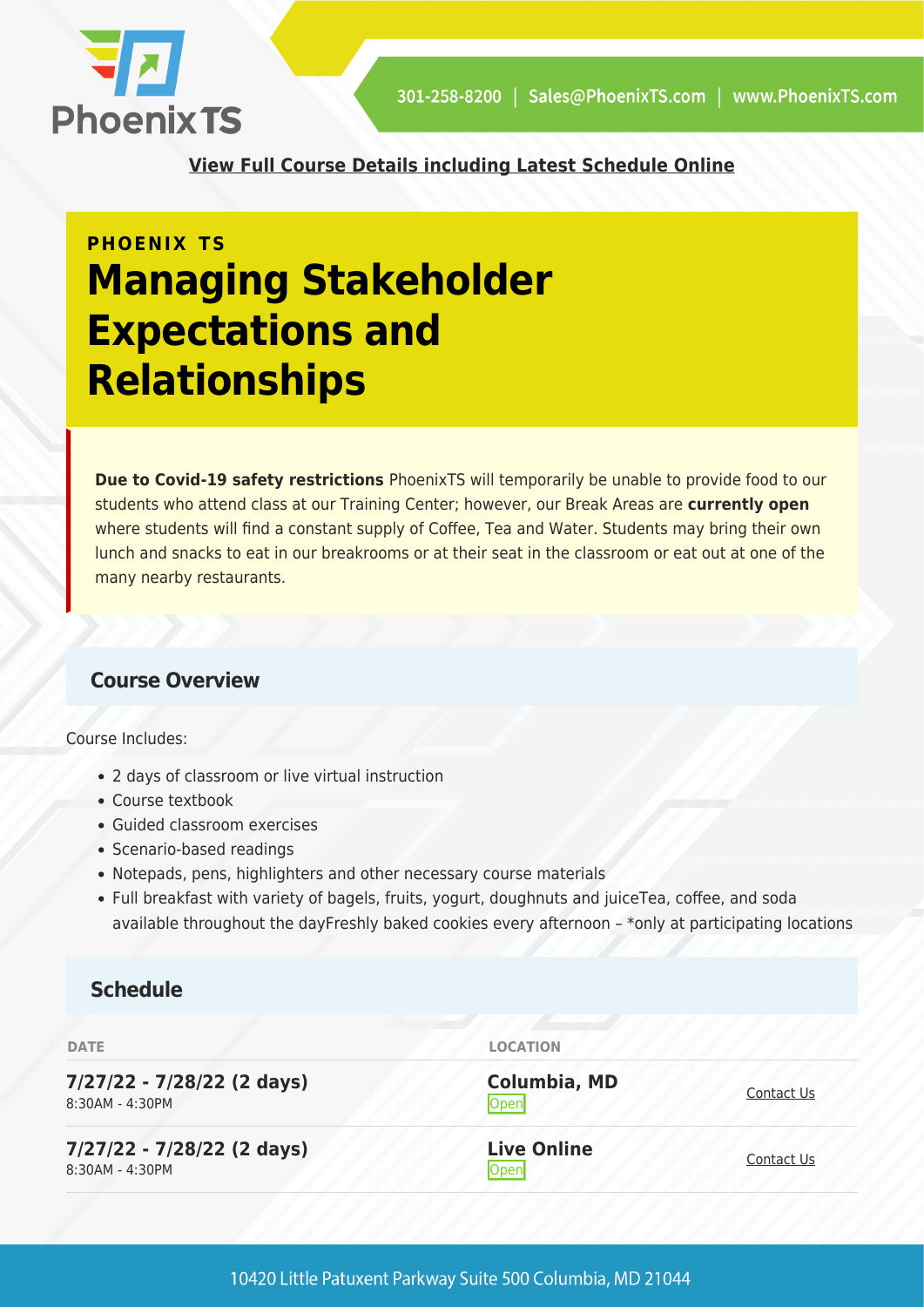

301-258-8200 | Sales@PhoenixTS.com | www.PhoenixTS.com

| × |  |  |
|---|--|--|
|   |  |  |

**7/27/22 - 7/28/22 (2 days)** 8:30AM - 4:30PM

**11/01/22 - 11/02/22 (2 days)** 8:30AM - 4:30PM

**11/01/22 - 11/02/22 (2 days)** 8:30AM - 4:30PM

**11/01/22 - 11/02/22 (2 days)** 8:30AM - 4:30PM

**2/14/23 - 2/15/23 (2 days)** 8:30AM - 4:30PM

**2/21/23 - 2/22/23 (2 days)** 8:30AM - 4:30PM

**2/21/23 - 2/22/23 (2 days)** 8:30AM - 4:30PM

**4/11/23 - 4/12/23 (2 days)** 8:30AM - 4:30PM

**4/18/23 - 4/19/23 (2 days)** 8:30AM - 4:30PM

**4/18/23 - 4/19/23 (2 days)** 8:30AM - 4:30PM

**6/13/23 - 6/14/23 (2 days)** 8:30AM - 4:30PM

**6/20/23 - 6/21/23 (2 days)** 8:30AM - 4:30PM

**6/20/23 - 6/21/23 (2 days)** 8:30AM - 4:30PM

**8/15/23 - 8/16/23 (2 days)** 8:30AM - 4:30PM

**8/22/23 - 8/23/23 (2 days)** 8:30AM - 4:30PM

| <b>DATE</b> | <b>LOCATION</b> |
|-------------|-----------------|
|             |                 |

**Tysons Corner, VA** <u>Open</u>

**Tysons Corner, VA** <u>Open</u> [Contact Us](https://phoenixts.com/schedule/more-info/?class=26079)

**Live Online** <u>[Contact Us](https://phoenixts.com/schedule/more-info/?class=26080)</u>

**Columbia, MD** [Contact Us](https://phoenixts.com/schedule/more-info/?class=26081)<br>Open

**Tysons Corner, VA** <u>Open</u> [Contact Us](https://phoenixts.com/schedule/more-info/?class=27175)

**Columbia, MD [Contact Us](https://phoenixts.com/schedule/more-info/?class=27189)**<br>
Open

**Live Online** <u>Open</u> [Contact Us](https://phoenixts.com/schedule/more-info/?class=27191) Contact Us

**Tysons Corner, VA Open** [Contact Us](https://phoenixts.com/schedule/more-info/?class=27176)

**Columbia, MD** [Contact Us](https://phoenixts.com/schedule/more-info/?class=27190)<br>
Open

**Live Online** <u>Open</u> [Contact Us](https://phoenixts.com/schedule/more-info/?class=27192)

**Tysons Corner, VA Open** [Contact Us](https://phoenixts.com/schedule/more-info/?class=27177) Contact Us

**Live Online Open** [Contact Us](https://phoenixts.com/schedule/more-info/?class=27184)

**Columbia, MD** [Contact Us](https://phoenixts.com/schedule/more-info/?class=27185)

**Tysons Corner, VA Open** [Contact Us](https://phoenixts.com/schedule/more-info/?class=27178)

**Live Online** <u>Open</u> [Contact Us](https://phoenixts.com/schedule/more-info/?class=27183)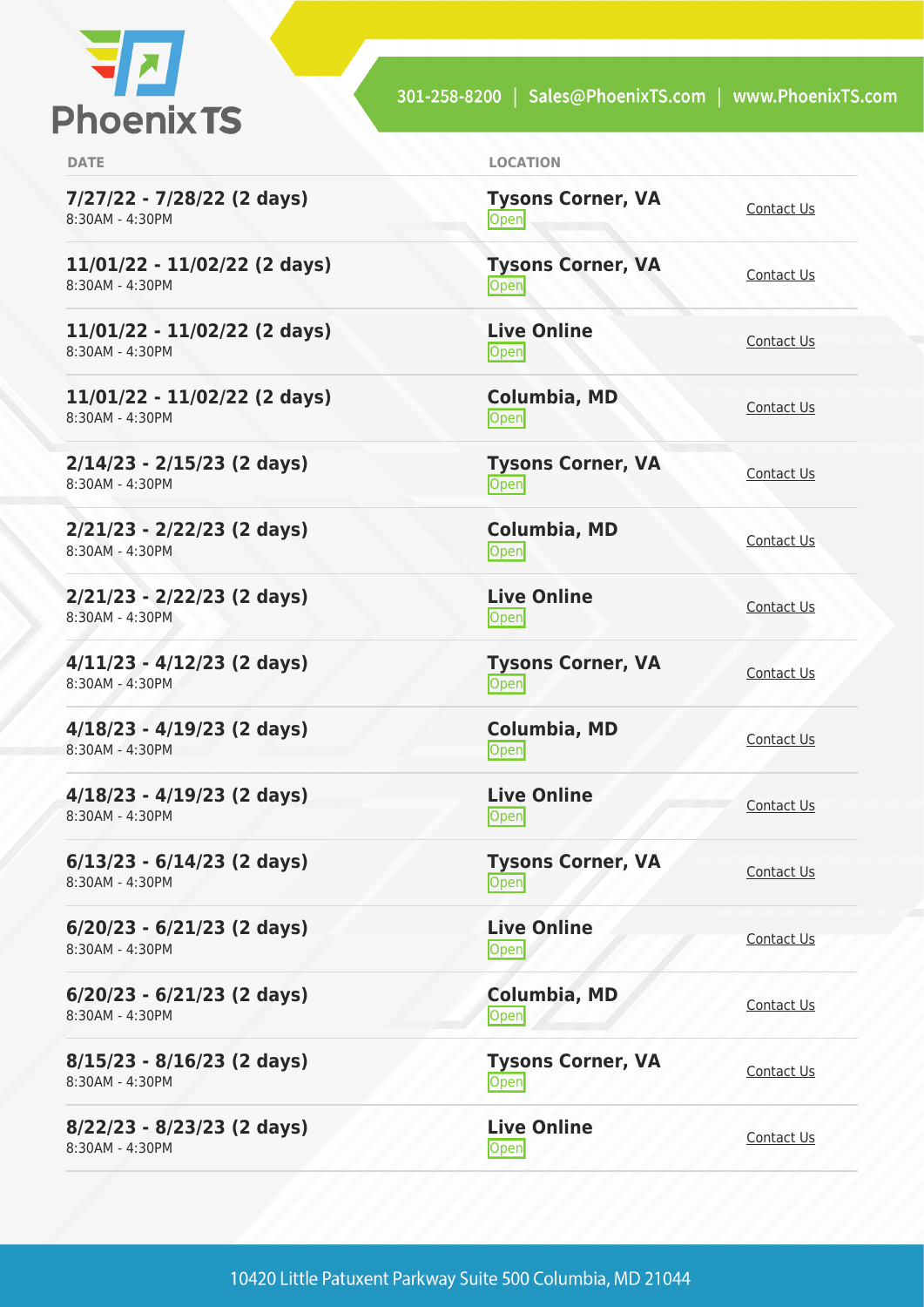

| <b>LOCATION</b>                    |                   |
|------------------------------------|-------------------|
| <b>Columbia, MD</b><br><b>Open</b> | Contact Us        |
| <b>Tysons Corner, VA</b><br>Open   | Contact Us        |
| <b>Live Online</b><br>Open         | Contact Us        |
| Columbia, MD<br>Open               | Contact Us        |
| <b>Tysons Corner, VA</b><br>Open   | Contact Us        |
| <b>Live Online</b><br>Open         | <b>Contact Us</b> |
| Columbia, MD<br><b>Open</b>        | Contact Us        |
|                                    |                   |

### **Course Outline**

Lesson 1: The Reality of Project Management

Lesson 2: Project Complexity and Readiness Assessment

Lesson 3: Culture and Politics

Lesson 4: Understanding Stakeholders and What They Want

- Stakeholder Identification
- Stakeholder analysis
- Stakeholders and the Requirements
- Responsibility Assignment Matrix
- Stakeholder Engagement and Expectations Management
- Stakeholder Management Plan
- · Evaluate the Process

Lesson 5: Connecting Success and Constraints

- Defining Success through Constraints
- The Triple Constraint/Competing Demands
- The Constraints Face-off
- Setting Expectations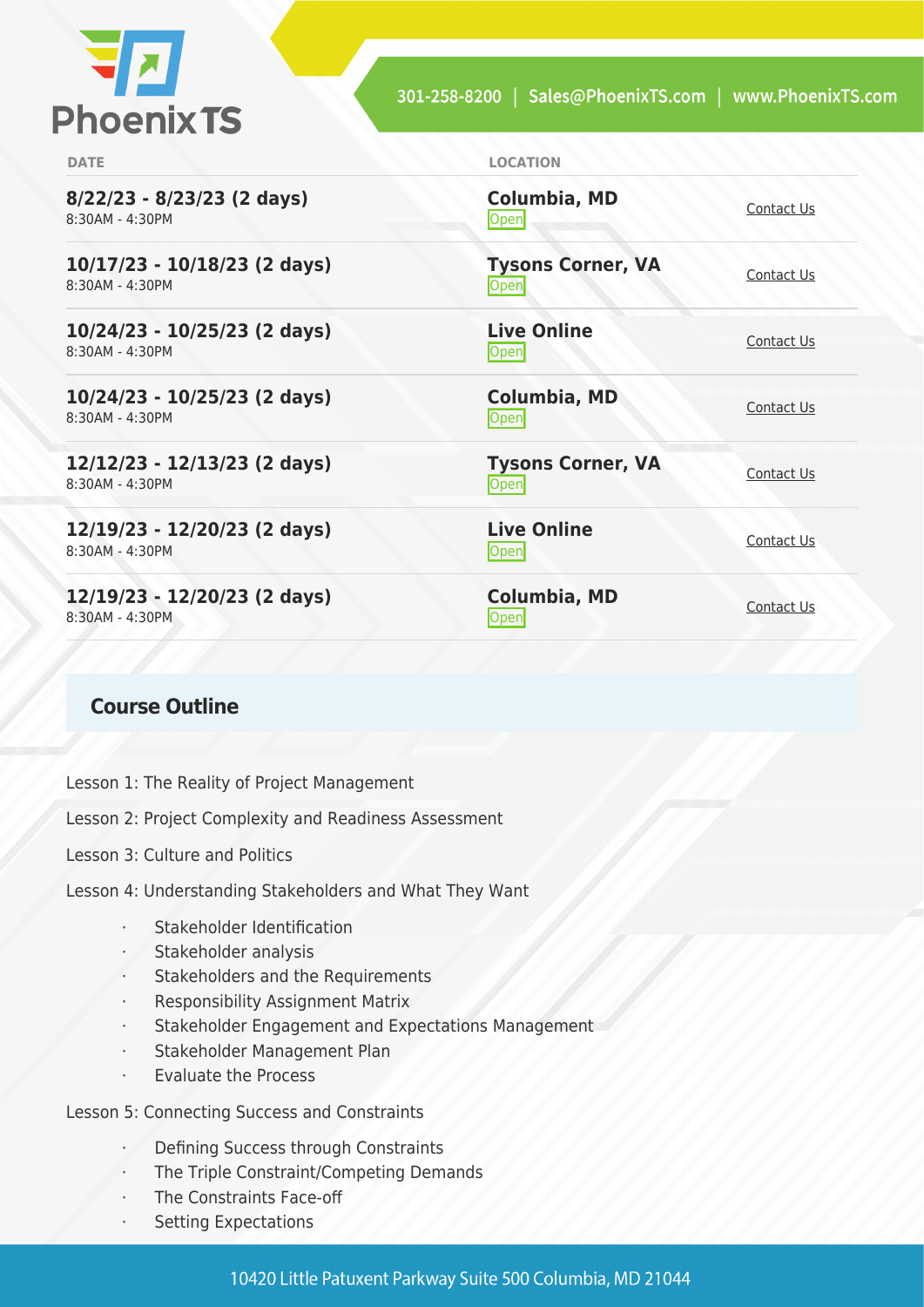

- Success Acceptance and Approval
- Project Charter
- Beyond Scope, Time, and Cost
- Success Factors
- Enhance the Measurements

Lesson 6: Assumptions: The Project Manager's Best Friends

- What is an Assumption?
- Specify and Record Assumptions
- What Might Happen with Assumptions
- Assumption Categories
- Document Assumptions from the Start
- How to Identify Assumptions
- Assumption Log
- Project Assumptions
- Potential Backlash
	- · Assume and Monitor

#### Lesson 7: Learn What Quality Means

- · Management Responsibility
- **About Quality**
- What is quality?
- Cost of Quality
- · Quality Management Plan
- **Ouality Considerations**
- Project Health
- Lesson 8: Managing Project Change

Lesson 9: Designing and Managing Project Communications

- Not a 50-50 Effort
- Changing Project Management
- Communication Planning
	- Team Contract and Ground Rules
- Lesson 12: Organizational Influences
	- **Critical Chain**
	- **Risk and Change Requests**
	- Lessons Learned and Post Implementation Review
	- Project Rescue and Recovery
	- What is Recovery About?

Lesson 13: Integration: Putting It All Togetheri»¿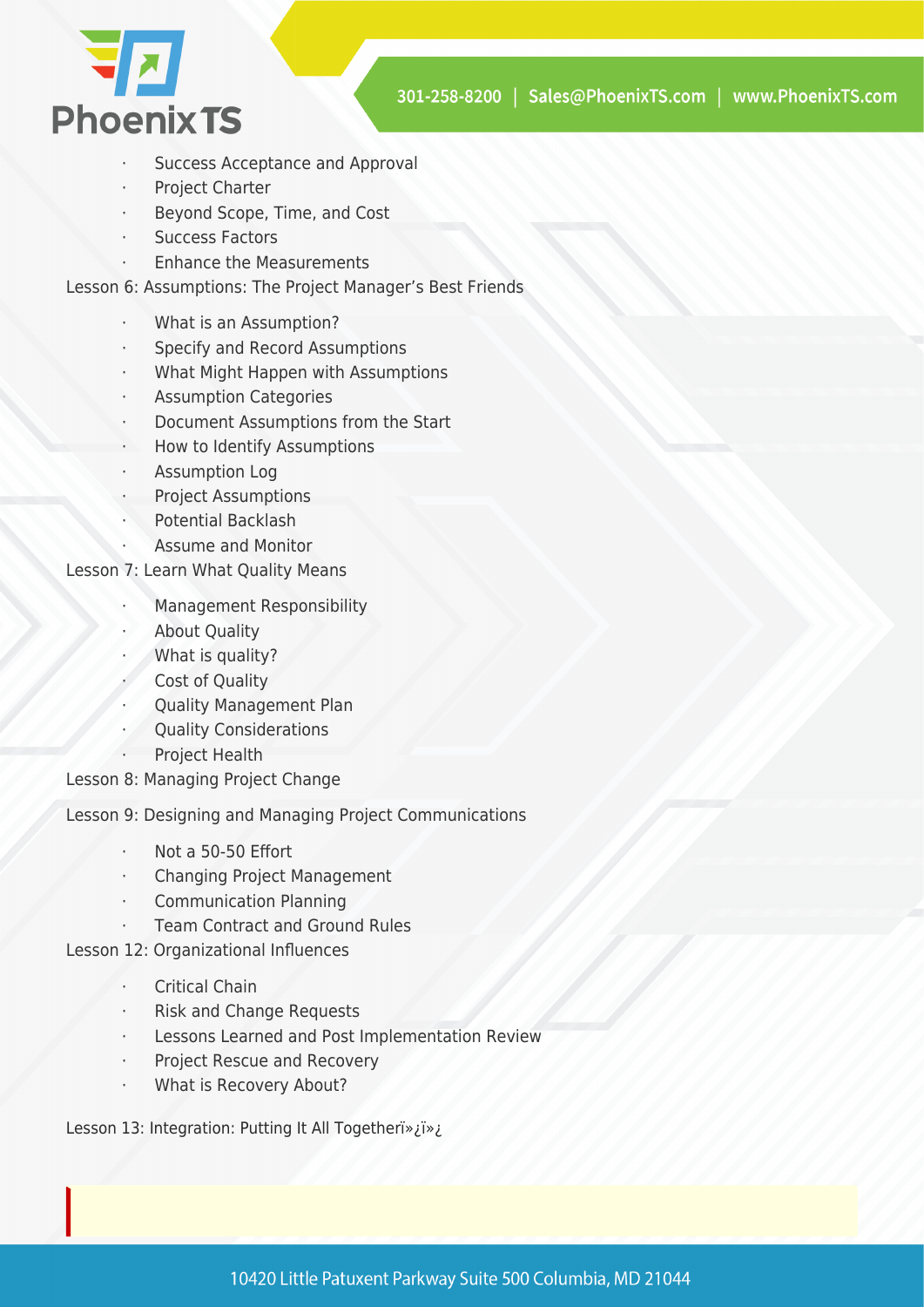

**Due to Covid-19 safety restrictions** PhoenixTS will temporarily be unable to provide food to our students who attend class at our Training Center; however, our Break Areas are **currently open** where students will find a constant supply of Coffee, Tea and Water. Students may bring their own lunch and snacks to eat in our breakrooms or at their seat in the classroom or eat out at one of the many nearby restaurants.



**ATTENTION** For GSA pricing or Contractor quotes call [240.667.7757](#page--1-0)





# Price Match Guarantee

We'll match any competitor's price quote. Call us at 240-667-7757.

Included in this **Managing Stakeholder Expectations and Relationships**

10420 Little Patuxent Parkway Suite 500 Columbia, MD 21044